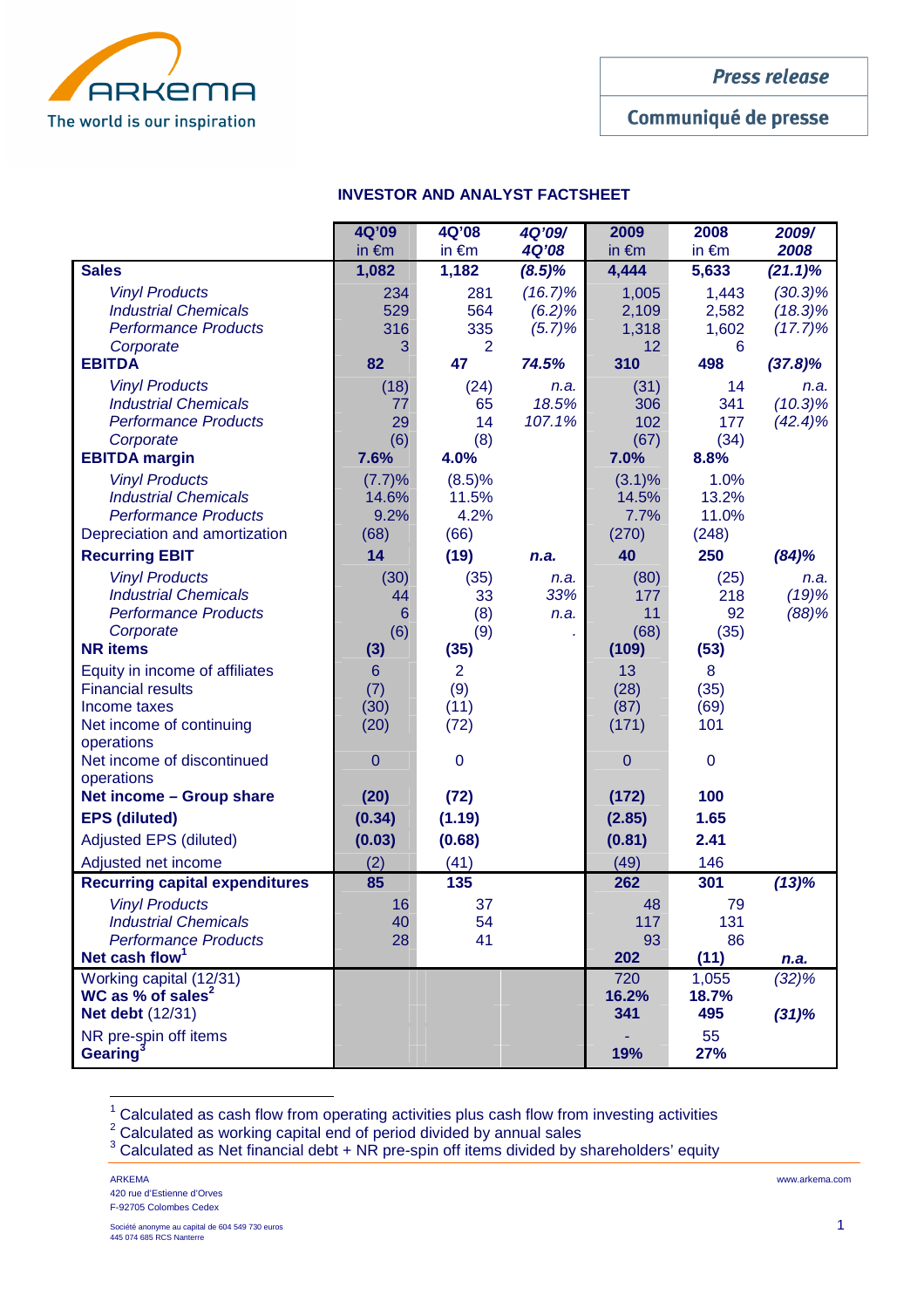

## **2009 FULL YEAR PERFORMANCE**

## **SALES AT €4,444 M VS. €5,633 M IN 2008**

- Volumes down on significant drop of demand magnified by massive de-stocking by customers in 1H'09.
- Uneven regional situations:
	- o In Asia, which represented 18% of Arkema's 2009 sales, strong demand recovery starting in 2Q'09.
	- o In North America, gradual volume recovery after 1H'09 customer de-stocking
	- o In Europe, volumes still lower than pre-crisis level despite the end of de-stocking.
- Price variation reflects primarily lower raw materials costs in Acrylics and Vinyls and collapse of caustic soda prices which reached their lowest level in 3Q'09

|                                        | <b>Volume</b> |                            | <b>Price</b>              | <b>Scope</b> | <b>FX</b> rate    |  |
|----------------------------------------|---------------|----------------------------|---------------------------|--------------|-------------------|--|
| <b>Arkema</b>                          |               | $(13.9)\%$                 | (7.7)%                    | (0.7)%       | $+1.1%$           |  |
| <b>Vinyl Products</b>                  |               | ---                        | ---                       | --           |                   |  |
| <b>Industrial Chemicals</b>            |               | ---                        | ---                       |              |                   |  |
| <b>Performance Products</b>            |               | ---                        | --                        |              |                   |  |
| $\frac{1}{2}$ =" : +/- 0.5%<br>Legend: |               | "+": $[+0.5\% - +2.5\%]$   | "++" : [+2.5% - +5%]      |              | $"+++"$ : >+5%    |  |
|                                        |               | "-": $[(0.5)\% - (2.5)\%]$ | "--": $[(2.5)\% - (5)\%]$ |              | "---": $\lt(5)\%$ |  |

## **EBITDA AT €310 M VS. €498 M IN 2008 AND EBITDA MARGIN AT 7.0% VS 8.8% IN 2008**

| <b>EBITDA bridge</b> (in $\notin$ m)                               |       |      |
|--------------------------------------------------------------------|-------|------|
| 2008 EBITDA                                                        | 498   |      |
| <b>Productivity</b>                                                | 132   |      |
| <b>Fixed cost savings</b>                                          |       | 171  |
| Inflation and volume loss from restructuring injatives             |       | (39) |
| <b>New businesses</b>                                              | 36    |      |
| Impact from environment (including €40m negative inventory effect) | (343) |      |
| <b>Others</b>                                                      | (13)  |      |
| 2009 EBITDA                                                        | 310   |      |

- €171m fixed costs savings well above initial target of €110m o Include ~€50m volume-related savings
	- 3 main restructuring initiatives:
		- o Methacrylates in Europe
		- o US reorganization
		- o Copolymers in Saint-Auban (Fr)

#### **VINYL PRODUCTS : TROUGH MARKET CONDITIONS**

- Low level of PVC unit margins
- Caustic soda prices sharply down from peak in 1Q' to low in 3Q'
- Sharp contraction of demand in construction in Europe
- Benefits from restructuring plans in downstream PVC
- ~€70m non-core sales divested

ARKEMA www.arkema.com 420 rue d'Estienne d'Orves F-92705 Colombes Cedex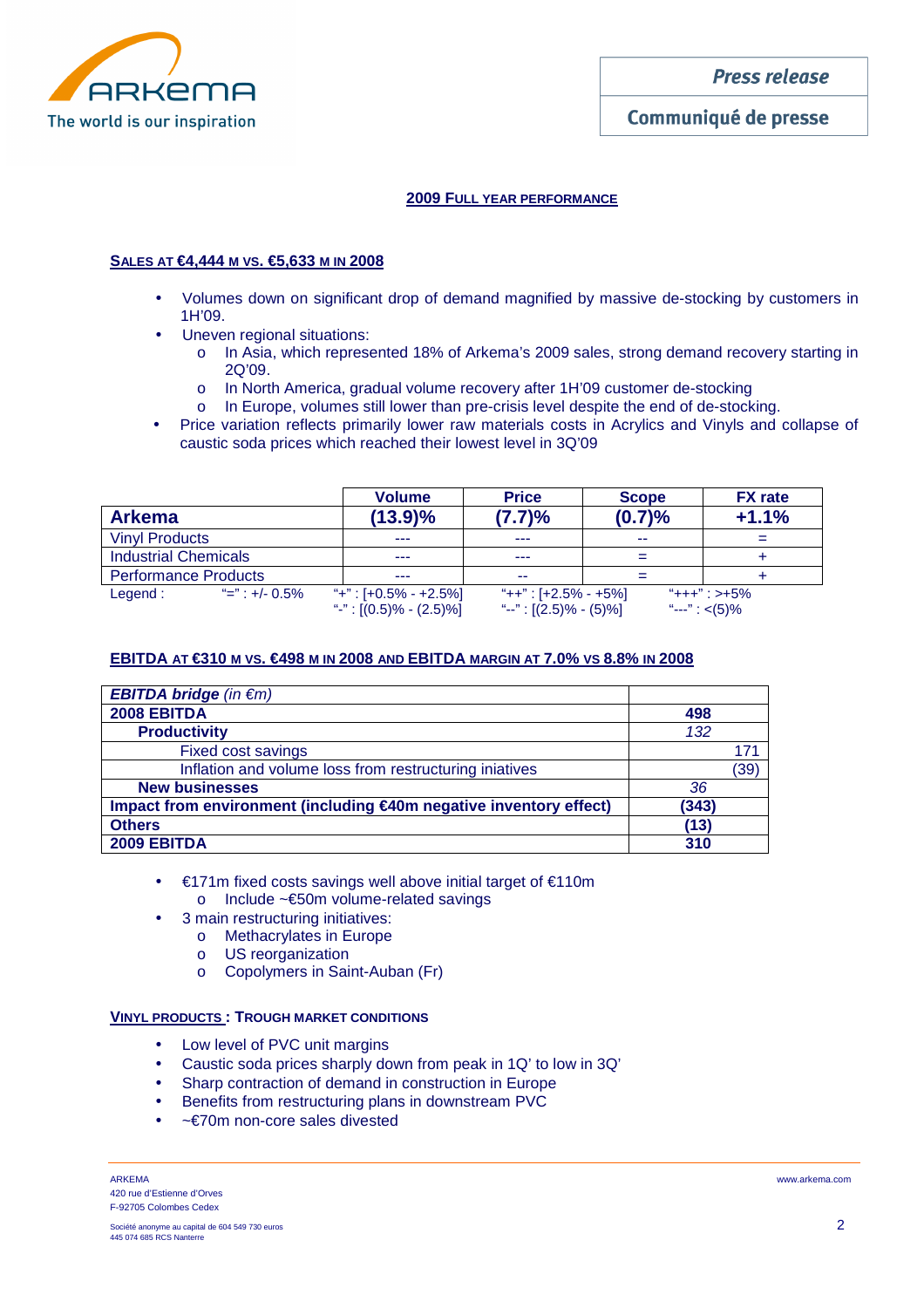

# Communiqué de presse

## **INDUSTRIAL CHEMICALS : RECORD EBITDA MARGIN SINCE SPIN OFF**

- 14.5% EBITDA margin despite very challenging macro environment and  $-12\%$  volumes versus 2008
- Strong results in Fluorochemicals and Thiochemicals reflecting in-depth transformation
- Significant fixed cost savings, especially in Methacrylates
- Shutdown end 2009 of MMA production unit in Carling, France (100kt/yr)
- Benefits from expansion in Asia in Fluorochemicals and  $H_2O_2$
- Low unit margins in Acrylics
- Good resilience of Coatex businesses confirming its successful integration

#### **PERFORMANCE PRODUCTS : SIGNIFICANT IMPROVEMENT IN 2H'09**

- -16% volumes vs 2008
- Resilience of pricing
- Fixed cost savings in Technical Polymers & Functional Additives
- Solid performance in Specialty Chemicals
- Strong business developments in renewable energies and high performance polymers (photovoltaic, lithium-ion batteries, high temperature polyamides,…)

## **NON RECURRING ITEMS AT €(109) M VS. €(53) M IN 2008**

Mainly include expenses related to the Methacrylates restructuring plan in Europe and the North American reorganization.

#### **INCOME TAXES AT €(87)M VERSUS €(69)M IN 2008**

• Reflects breakdown of results between France and the rest of the world

| <b>Items</b>          | 2009   | 2008  | <b>Comments on 2009</b>                                             |
|-----------------------|--------|-------|---------------------------------------------------------------------|
| Operating cash flow   | 452    | 331   | Including €384m from working capital reduction                      |
| Investing cash flow   | (250)  | (342) |                                                                     |
| <b>Net cash flow</b>  | 202    | (11)  | Cash flow from operating and investing activities                   |
| NR pre spin off       |        | (54)  |                                                                     |
| Impact from M&A       | (26)   | (25)  | Mainly acquisition of Geo Specialty Chemicals' organic<br>peroxides |
| <b>Free cash flow</b> | 228    | 68    |                                                                     |
| NR items              | (84)   | (56)  | Including $\epsilon$ (78)m restructuring outflows                   |
| Recurring capex       | (262)  | (301) | Recurring capex down (13)% vs 2008.                                 |
|                       |        |       | Includes €51m capex spent in Asia (+24% vs 2008)                    |
| Variation in WC       | $+384$ | $+56$ |                                                                     |

## **CASH FLOWS AND NET DEBT**

• Free cash flow<sup>5</sup> at  $\epsilon$ 228m largely above initial target of positive free cash flow.

• Net debt further reduced by (31)% at €341m i.e. 1.1x EBITDA and 19% of shareholders' equity. Net debt includes the payment of a €0.60/share dividend in respect of 2008 representing €36m.

 $\overline{a}$ 

<sup>&</sup>lt;sup>4</sup> As from 2009, NR pre spin off items are no longer accounted separately

<sup>&</sup>lt;sup>5</sup>Free cash flow = cash flow including non-recurring items and excluding impact from M&A and, in 2008, from NR pre spin off items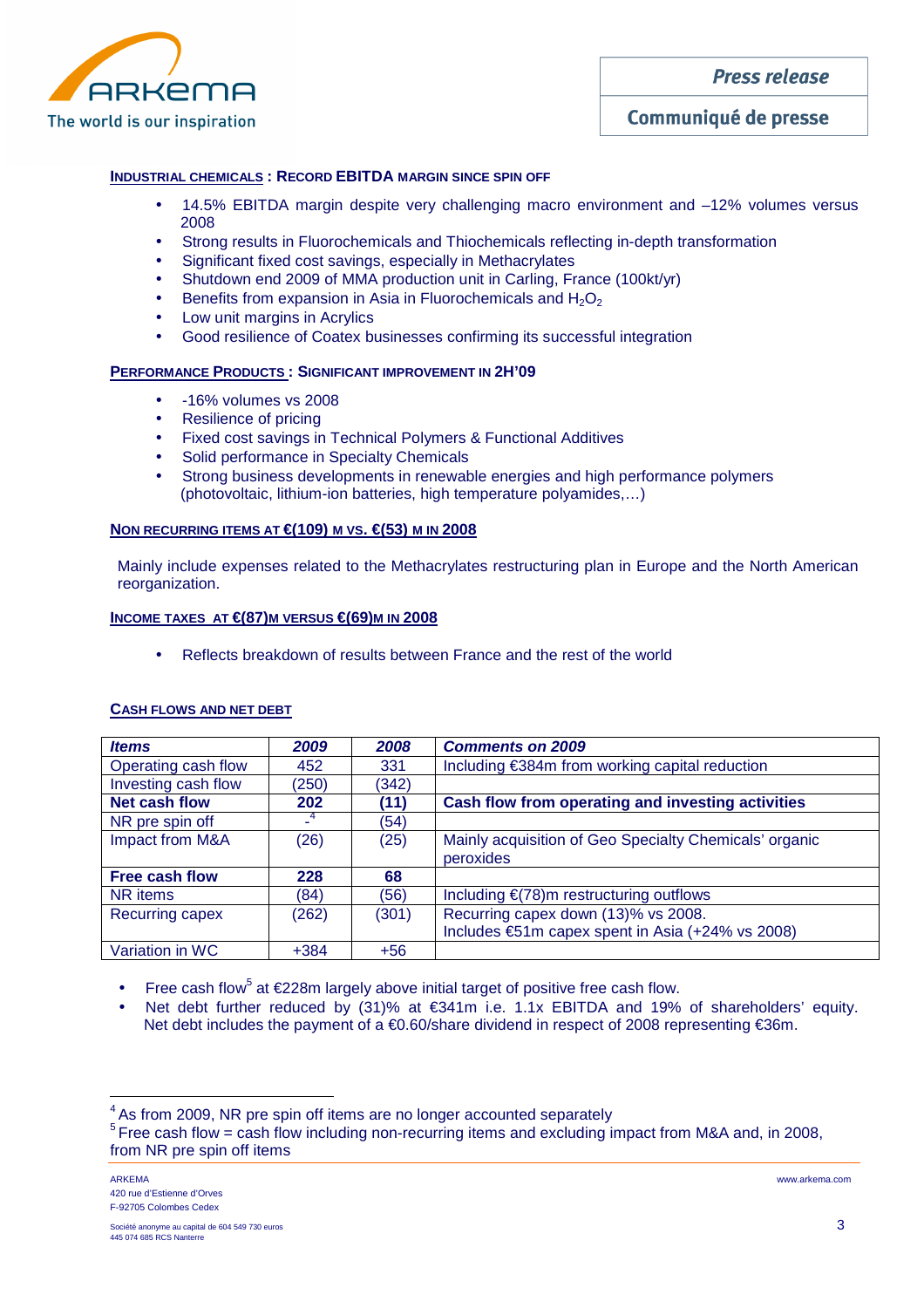

Communiqué de presse

## **PROVISIONS**

• Net provisions excluding provisions covered by LT assets amount to €685 m end 2009.

| <b>Provision analysis</b> (in $\notin$ m) at 12/31/2009 | <b>Provision</b> | <b>LT</b> asset<br>covering<br>provision | <b>Net</b><br><b>Provision</b> |
|---------------------------------------------------------|------------------|------------------------------------------|--------------------------------|
| <b>Provisions covered by warranties</b>                 | 68               | 68                                       |                                |
| Environment                                             | 58               | 58                                       |                                |
| Litigations covered by warranties or cash deposit       | 10               | 10                                       | O                              |
| <b>Debt-like provisions</b>                             | 348              | 3                                        | 345                            |
| Pensions*                                               | 237              | $3^*$                                    | 234                            |
| Restructuring                                           | 111              |                                          | 111                            |
| <b>Other provisions booked through EBITDA</b>           | 340              | Ω                                        | 340                            |
| Provisions for liabilities towards employees            | 100              |                                          | 100                            |
| Environment                                             | 139              |                                          | 139                            |
| <b>Others</b>                                           | 101              |                                          | 101                            |
| <b>Total provisions</b>                                 | 756              | 71                                       | 685                            |

\* Pension assets (€3 million at 12/31/09 at the same level as at 12/31/2008)

#### **HIGHLIGHTS SINCE JANUARY 1 ST , 2010**

On January 25<sup>th</sup>, 2010, Arkema formally completed its acquisition of certain acrylic assets from Dow in North America for a fair value consideration of US\$50 million. The 2009 revenues for these businesses are about US\$450m.

Following this acquisition, the Clear Lake (Texas) acrylic monomer production site is integrated into the existing Acrylics BU.

The downstream acrylic latex activities form a new Business Unit dedicated to the paint, coatings, adhesives and construction product markets named "Emulsion Systems". This new business unit is part of the Industrial Chemicals business segment.

## **OUTLOOK**

Arkema has begun 2010 well prepared and confident while remaining cautious in its economic assumptions.

In this context, the Group will continue to improve its cost base, strictly manage its cash flow, develop its presence in Asia and increase its positions in high performance polymers and in renewable energies. These various initiatives should allow Arkema to generate in 2010 an EBITDA significantly above 2009.

Over the next five years, Arkema will continue to enhance its portfolio of businesses and to reinforce its presence in fast growing regions. In a normalized environment, Arkema targets an EBITDA margin above 13.5% in mid-cycle conditions by 2014.